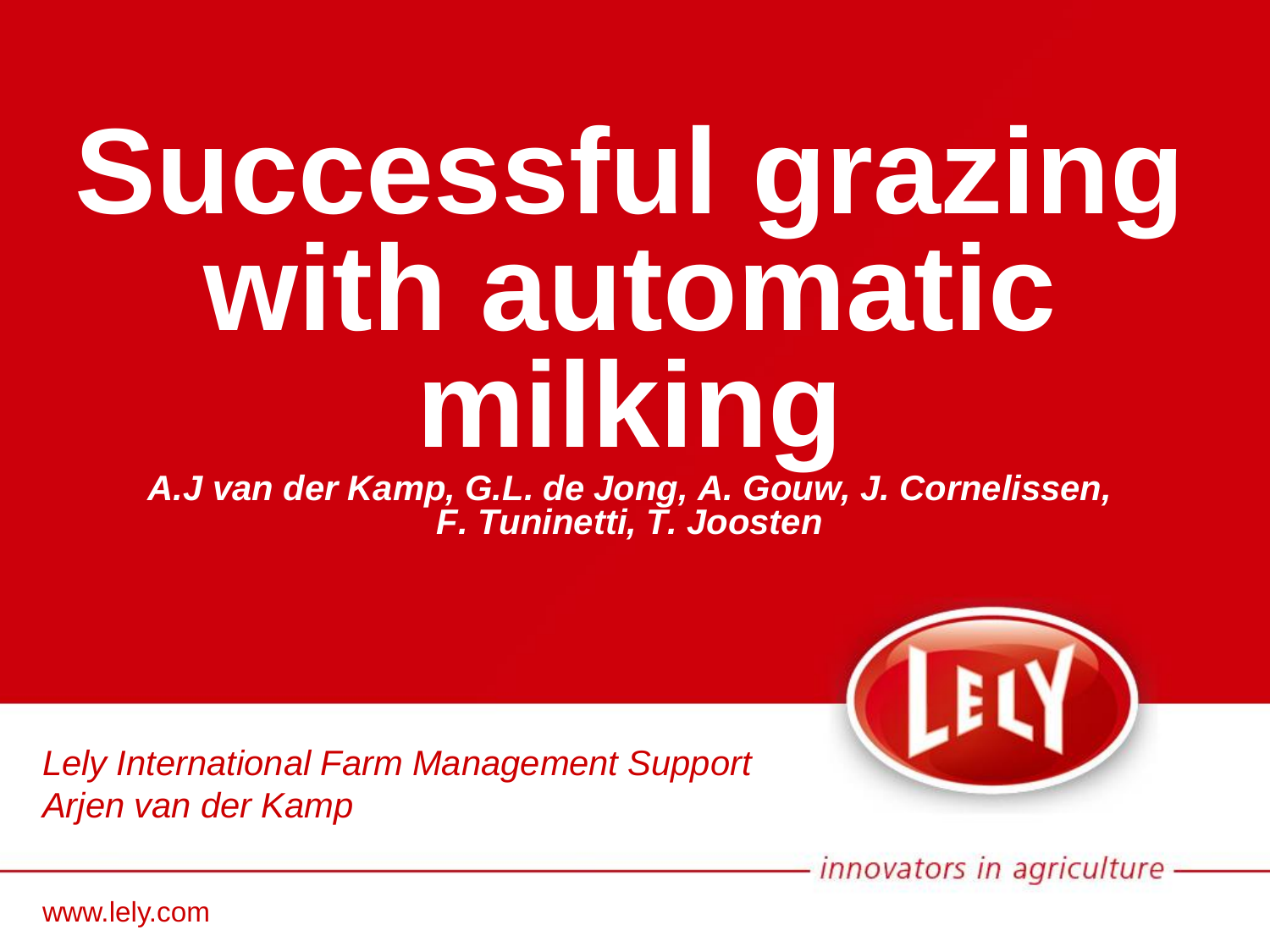

# **Content**

- Research setup
- Results
- Discussion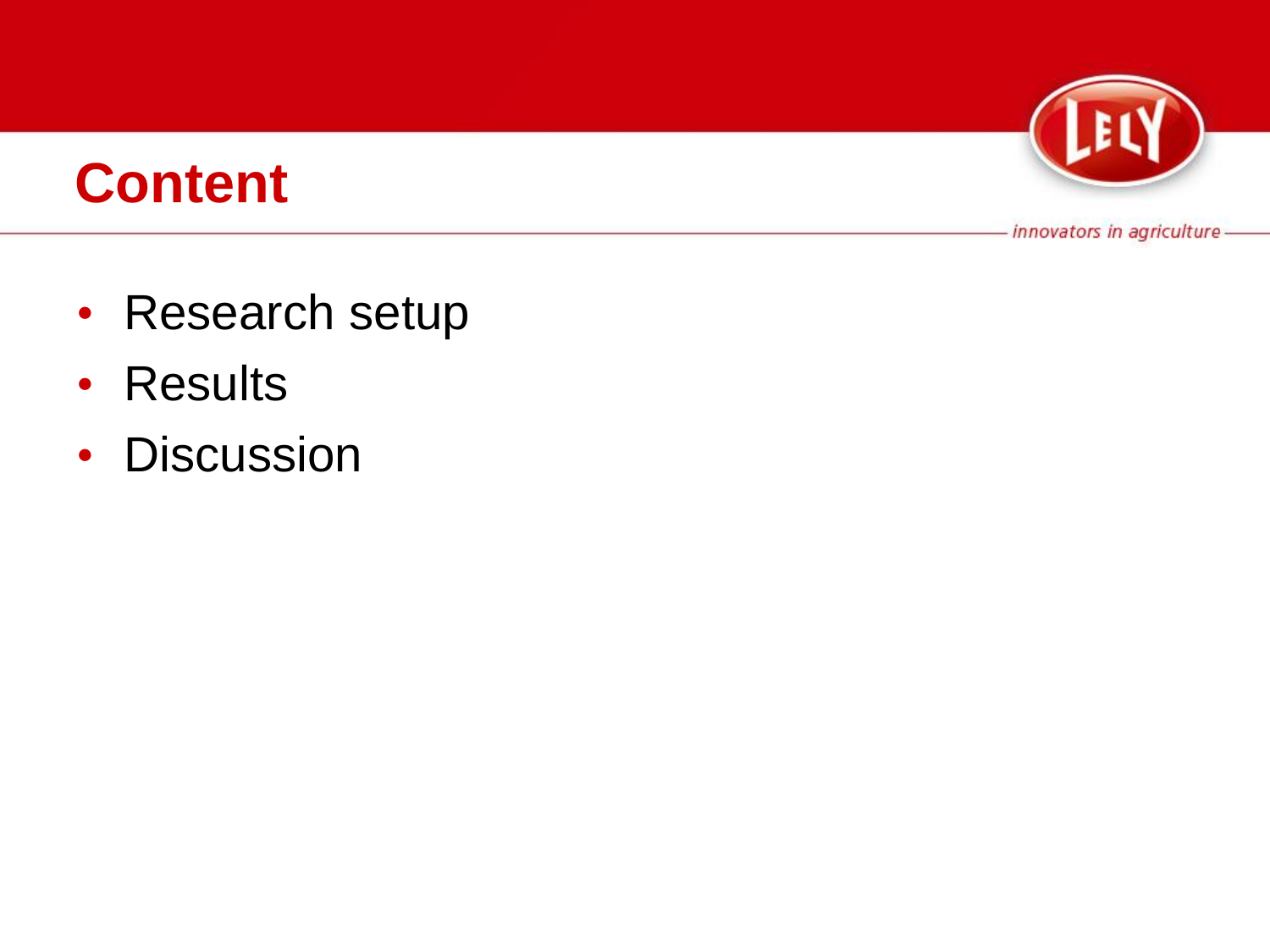# **Research setup**



innovators in agriculture



• R Studio: Linear Mixed-effects modelling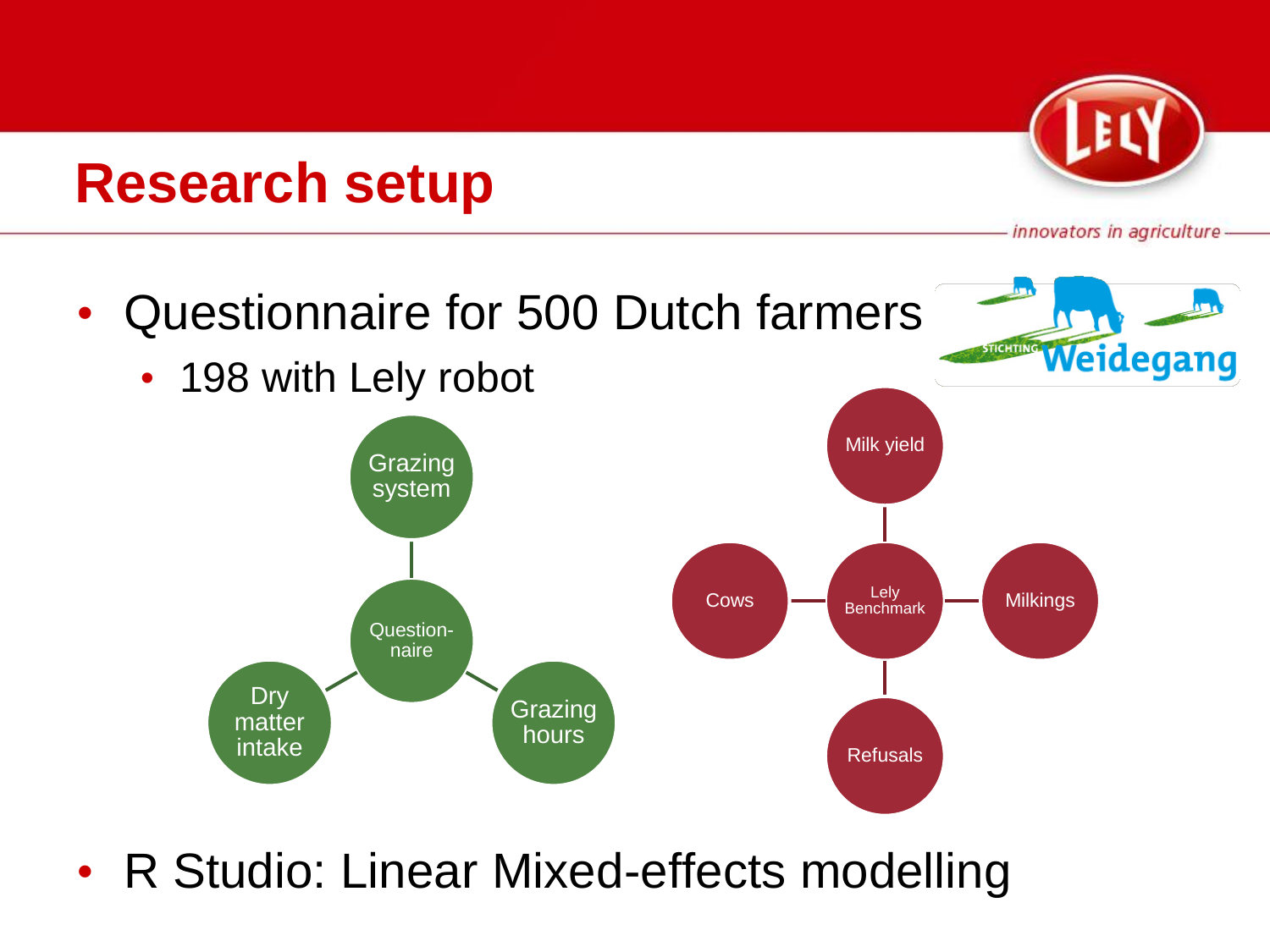

# **Descriptive stats**

|                 |         | <b>Summer</b> | Winter |
|-----------------|---------|---------------|--------|
| Milk yield      | Average | 27.3          | 27.4   |
|                 | Minimum | 10.3          | 13.5   |
|                 | Maximum | 37.8          | 37.5   |
| <b>Milkings</b> | Average | 2.55          | 2.74   |
|                 | Minimum | 1.46          | 1.47   |
|                 | Maximum | 3.65          | 3.46   |
| <b>Refusals</b> | Average | 3             | 4.1    |
|                 | Minimum | 0.2           |        |
|                 | Maximum | 14.4          | 17.7   |
| Free time       | Average | 31.9          | 25.3   |
|                 | Minimum | 3.3           | 1.6    |
|                 | Maximum | 68.7          | 72.3   |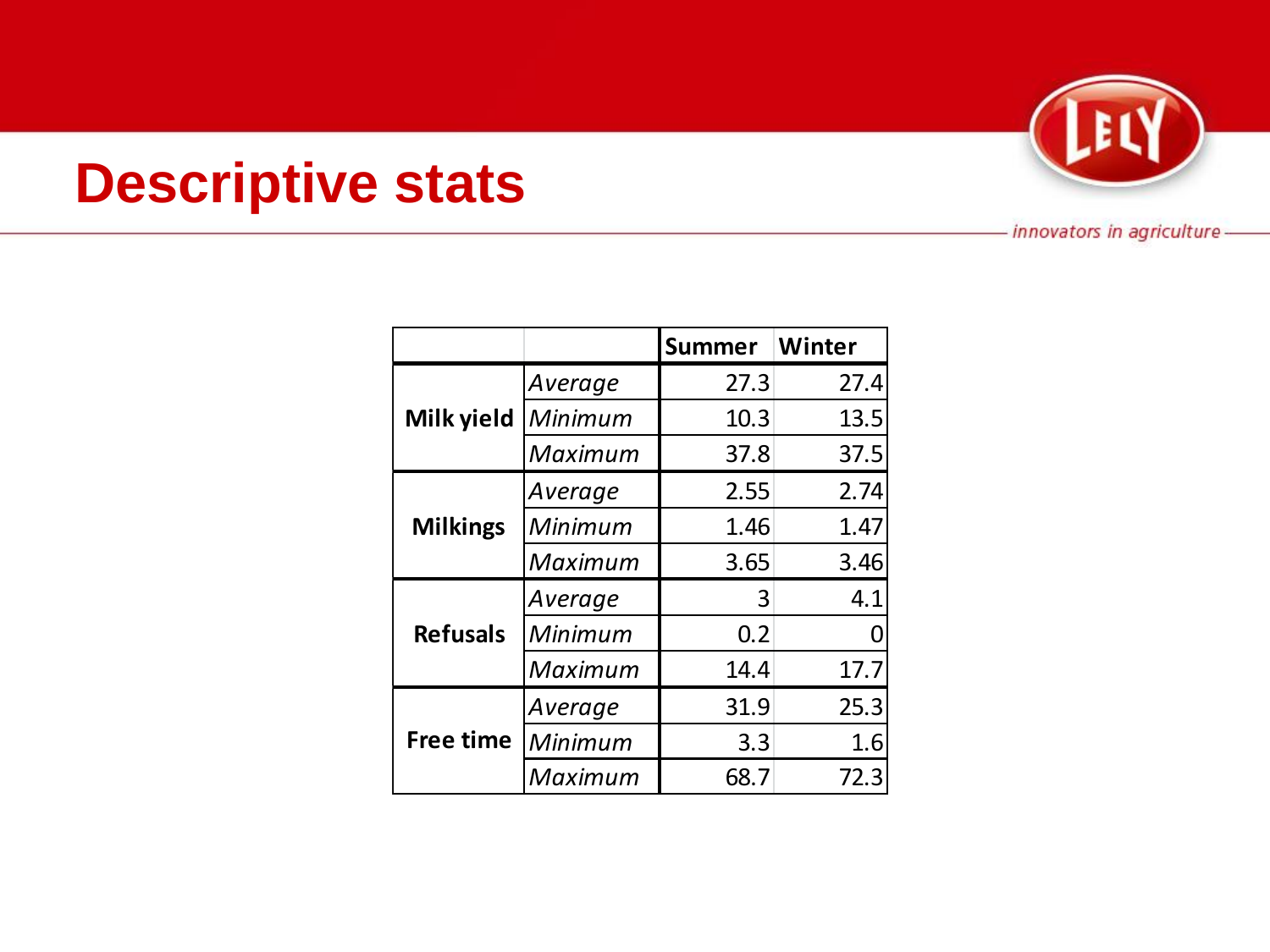# **Descriptive stats**

innovators in agriculture



#### **Farms**



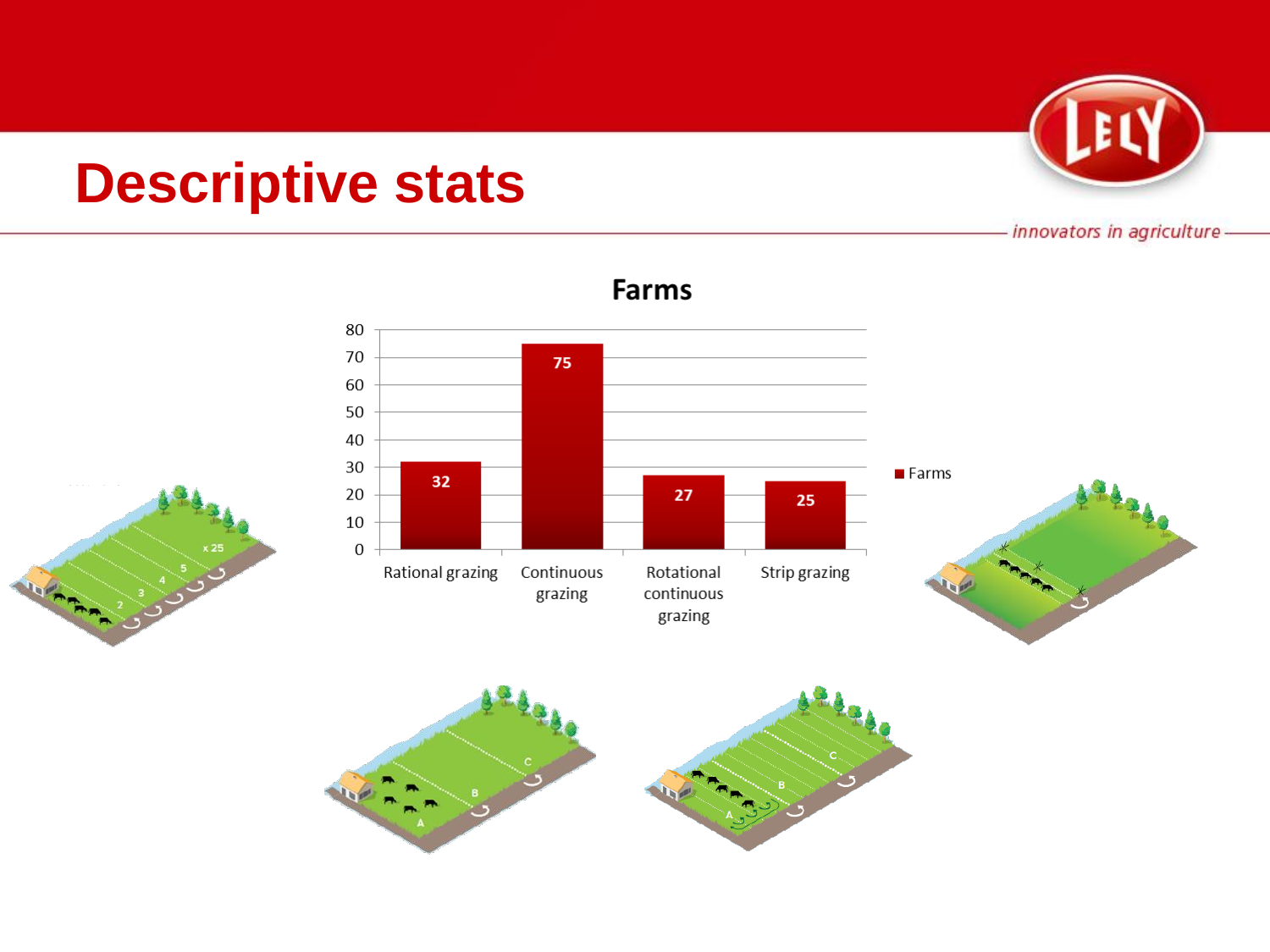#### **Milk Production**

**Results**

 $=$   $Grazing$  system  $*$  Season  $+$   $FarmID(random)$ 

|                                        | Value   | p-value | day]<br>28.0   |                    |        |                  |        |                                  | 28.1   |               |        |
|----------------------------------------|---------|---------|----------------|--------------------|--------|------------------|--------|----------------------------------|--------|---------------|--------|
| Intercept (Continuous grazing, Summer) | 27.2    | $0.00*$ | 図<br>27.5      |                    |        |                  |        |                                  |        |               |        |
| System: Rational grazing               | $-0.45$ | 0.61    | ξã<br>27.0     | 27.2               | 27.3   |                  |        | 27.2                             |        | 27.0          |        |
| System: Rotational continuous grazing  | $-0.04$ | 0.97    | 힖<br>26.5      |                    |        | 26.7             | 26.6   |                                  |        |               |        |
| System: Strip grazing                  | $-0.16$ | 0.87    | ξ<br>26.0      |                    |        |                  |        |                                  |        |               |        |
| Season: Winter                         | 0.11    | 0.13    | 힖<br>25.5      |                    |        |                  |        |                                  |        |               |        |
| Rational grazing - Winter              | $-0.20$ | 0.12    | .<br>현<br>25.0 |                    |        |                  |        |                                  |        |               | 25.6   |
| Rotational continuous grazing - Winter | 0.81    | $0.00*$ | ā<br>24.5      |                    |        |                  |        |                                  |        |               |        |
| Strip Grazing - Winter                 | $-1.56$ | $0.00*$ | ՟<br>24.0      |                    |        |                  |        |                                  |        |               |        |
|                                        |         |         | ≣≊             | Summer             | Winter | Summer           | Winter | Summer                           | Winter | Summer        | Winter |
|                                        |         |         |                | Continuous grazing |        | Rational grazing |        | Rotational<br>continuous grazing |        | Strip grazing |        |

- With strip grazing higher milk production
- With rotational continuous grazing lower milk production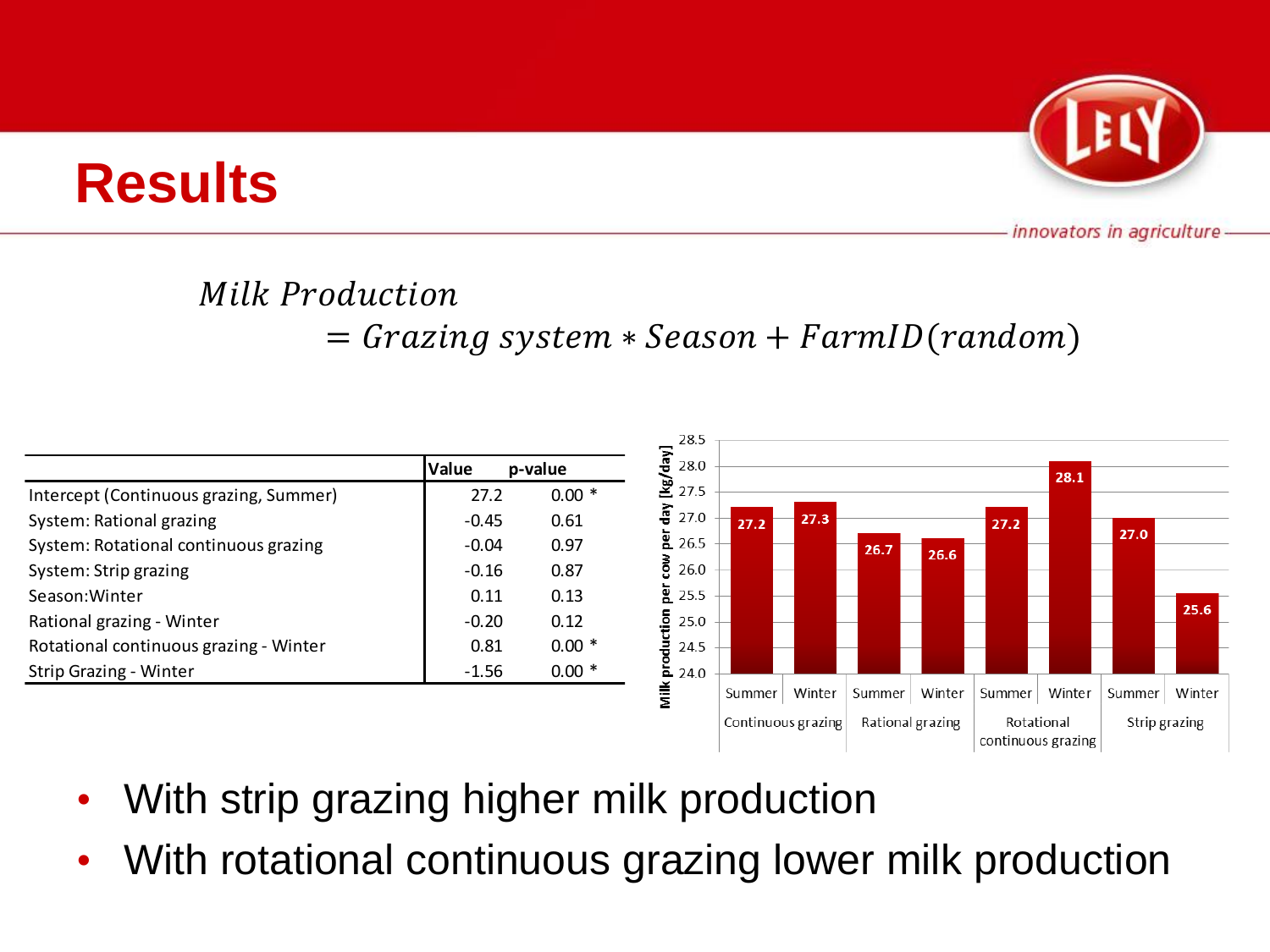

## Milking per cow per day

 $=$   $Grazing$  system  $*$   $Season + FarmID(random)$ 

|                                        | Value   | p-value  |
|----------------------------------------|---------|----------|
| Intercept (Continuous grazing, Summer) | 2.5     | $0.000*$ |
| System: Rational grazing               | $-0.01$ | 0.894    |
| System: Rotational continuous grazing  | $-0.03$ | 0.652    |
| System: Strip grazing                  | 0.01    | 0.939    |
| Season: Winter                         | 0.16    | $0.000*$ |
| Rational grazing - Winter              | 0.05    | $0.000*$ |
| Rotational continuous grazing - Winter | 0.11    | $0.000*$ |
| Strip Grazing - Winter                 | $-0.03$ | $0.047*$ |

**Results**



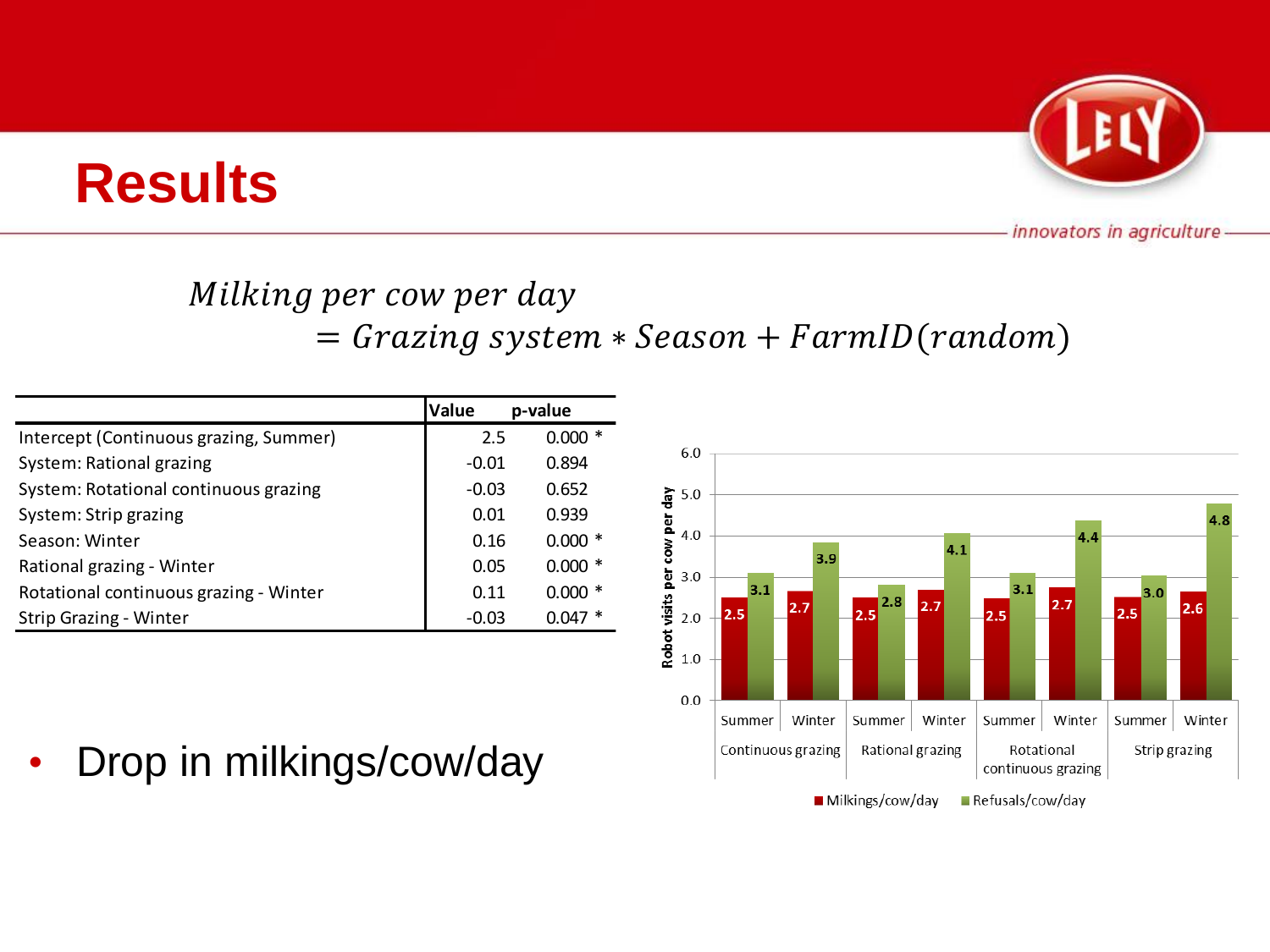# **Results**



innovators in agriculture

### Refusals per cow per day

### $=$   $Grazing$  system  $*$   $Season + FarmID(random)$

Drop in refusals

|                                        | Value   | p-value  |
|----------------------------------------|---------|----------|
| Intercept (Continuous grazing, Summer) | 3.1     | $0.000*$ |
| System: Rational grazing               | $-0.29$ | 0.455    |
| System: Rotational continuous grazing  | 0.01    | 0.978    |
| System: Strip grazing                  | $-0.07$ | 0.878    |
| Season: Winter                         | 0.75    | $0.000*$ |
| Rational grazing - Winter              | 0.50    | $0.000*$ |
| Rotational continuous grazing - Winter | 0.51    | $0.000*$ |
| Strip Grazing - Winter                 | 1.00    | $0.000*$ |

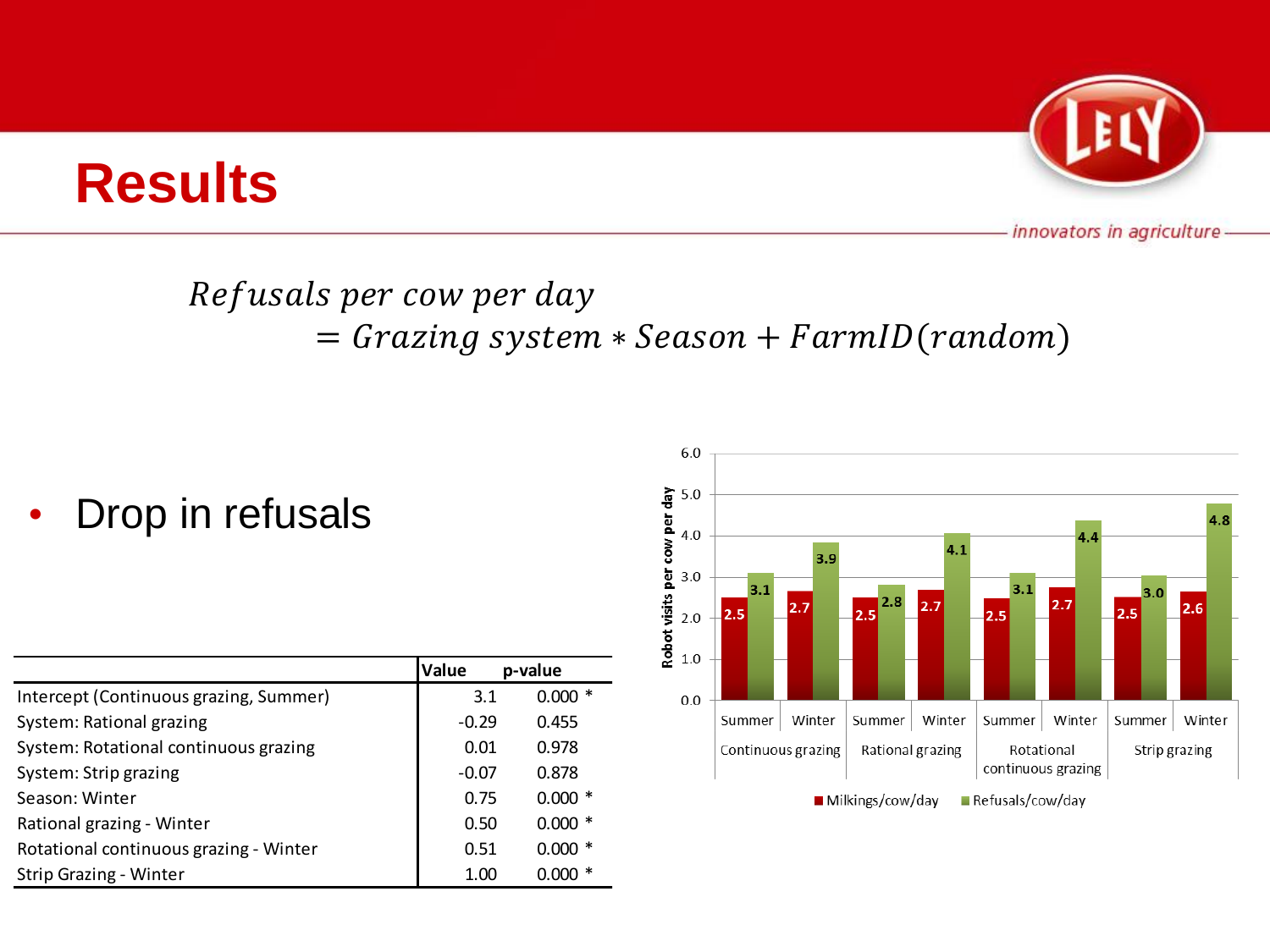

### Milk production per cow per day  $=$  Cows per AMS  $*$  Season  $+$  FarmID(random)

|                                    | <b>Value</b><br>p-value |          |  |
|------------------------------------|-------------------------|----------|--|
| Intercept (Summer)                 | 31.2                    | $0.000*$ |  |
| Cows Per Robot                     | -0.08                   | $0.000*$ |  |
| Season: Winter                     | 1.03                    | $0.000*$ |  |
| Interaction: Cows Per Robot*Season | -0.02                   | റ റററ    |  |

**Cows per AMS**

• From 52 cows per AMS grazing has positive effect on production

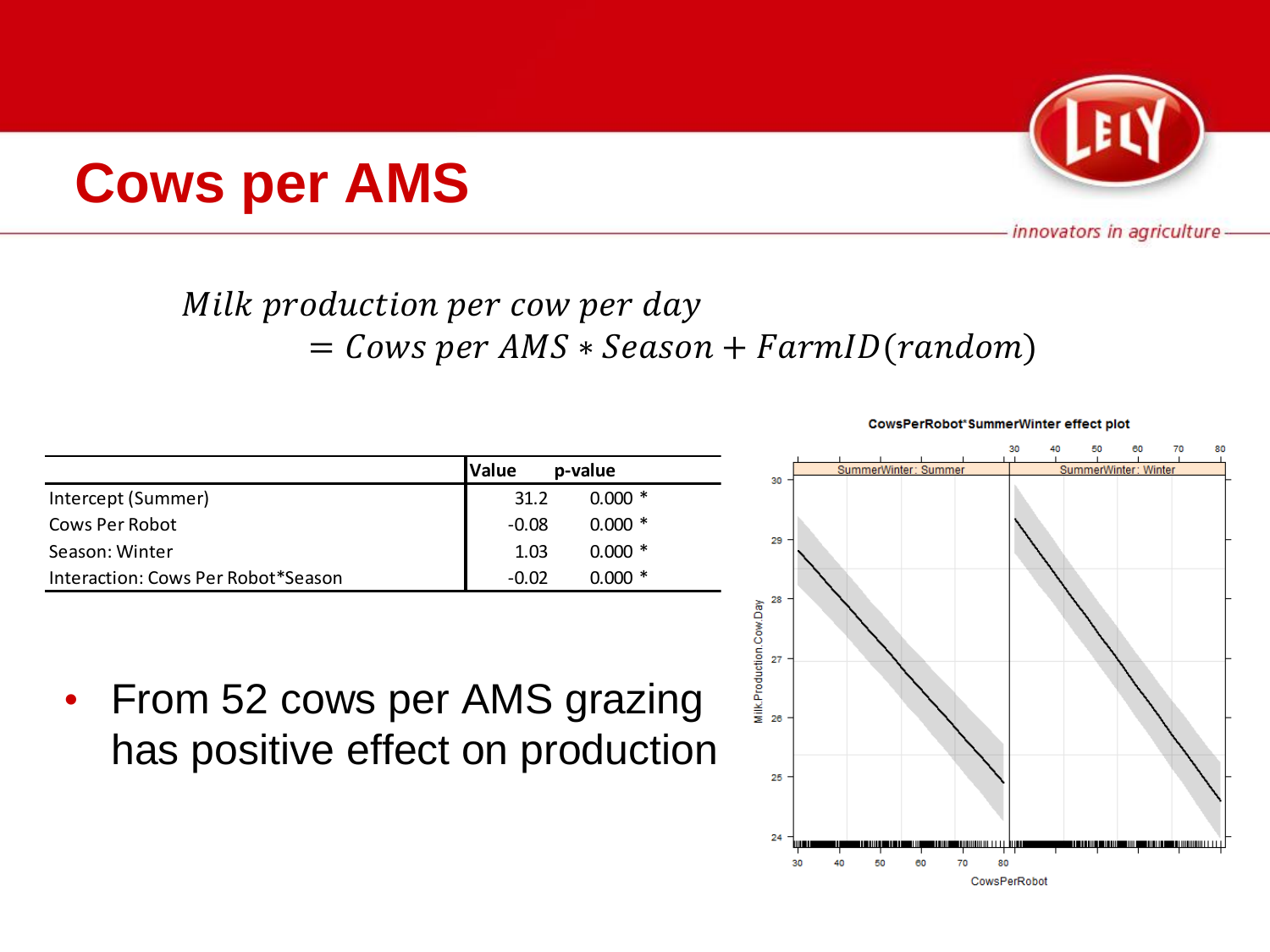

#### Milk production per cow per day  $=$   $Grazing\ system * Grazing\ hours + Cows\ per\ Robot$  $+ FarmID (random)$

|                                               | Value   | p-value   |
|-----------------------------------------------|---------|-----------|
| Intercept (Continuous grazing)                | 36.6    | $0.000*$  |
| System: Rational grazing                      | $-1.37$ | 0.460     |
| System: Rotational continuous grazing         | 0.14    | 0.944     |
| System: Strip grazing                         | 3.94    | 0.112     |
| <b>Hours Grazing</b>                          | $-0.05$ | 0.587     |
| Cows per Robot                                | $-0.17$ | $0.000*$  |
| Rational grazing - Hours grazing              | 0.06    | 0.718     |
| Rotational continuous grazing - Hours grazing | $-0.06$ | 0.706     |
| Strip Grazing - Hours grazing                 | $-0.42$ | $0.061$ . |

**Grazing hours**

• Trend between strip grazing and grazing hours

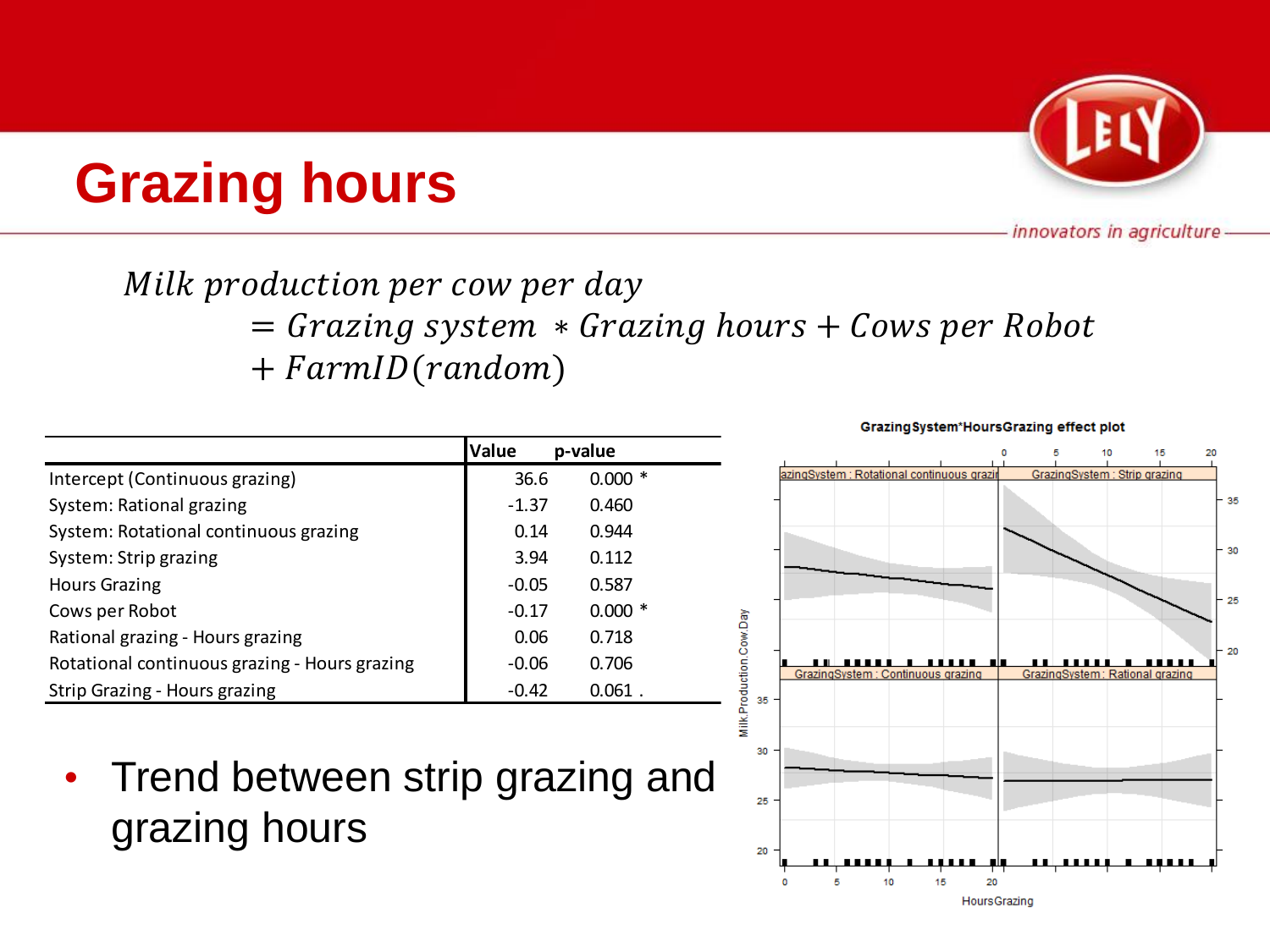## **Discussion**

- Grazing system  $\sim$  Milk yield
	- Strip grazing > Higher yield
		- Low yielding farms in the winter
	- Rotational continuous grazing > Lower yield
		- High yielding farms in the winter
- Grazing system ~ Visit behavior
	- Drop in milk visits is around 0.2, milk yield per milking stays good
	- Refusals is still above 1, meaning that visit behaviour is good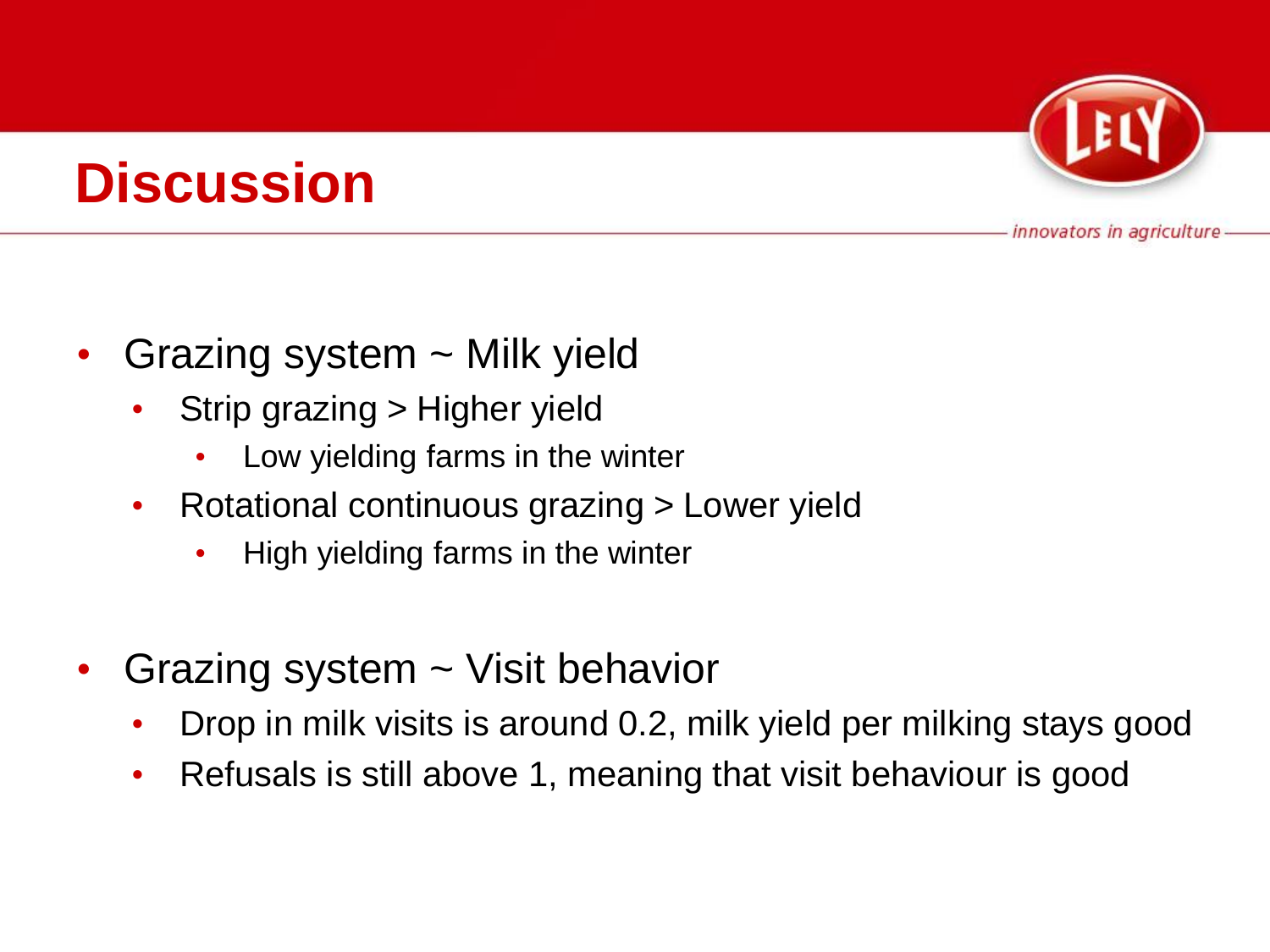# **Discussion**



- Number of cows per robot ~ Milk production
	- Slight drop in milkings per cow
	- More time for low ranked cow and heifers
- Grazing system  $\sim$  grazing hours
	- Extensive strip grazing tends to lower production
	- Amount of grazed grass in ration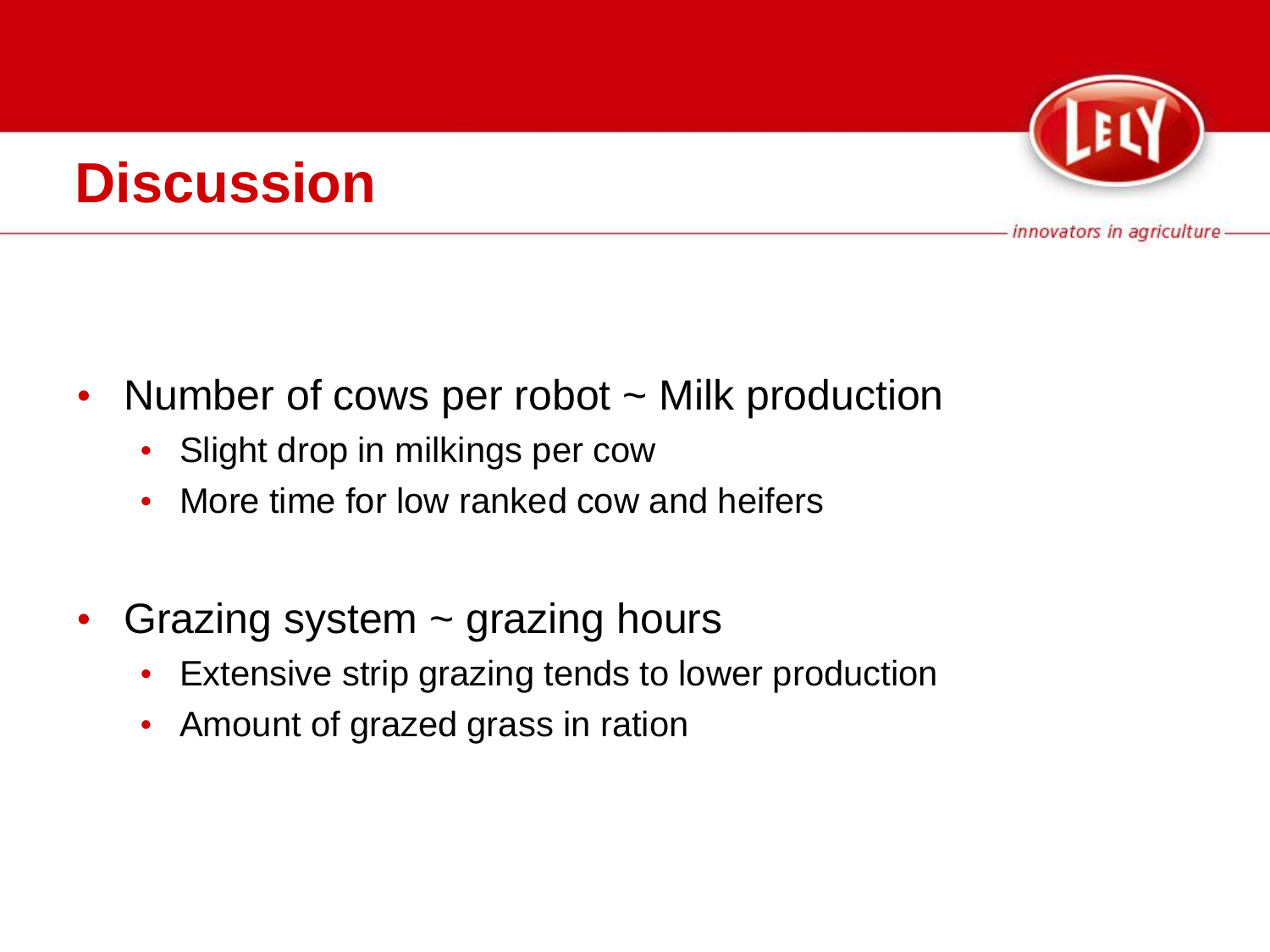

# **Conclusion**

- Grazing has an impact on robot visit behaviour
	- Impact is manageable
- Reduced visit behaviour positively affects the milk production when milking over 52 cows per robot